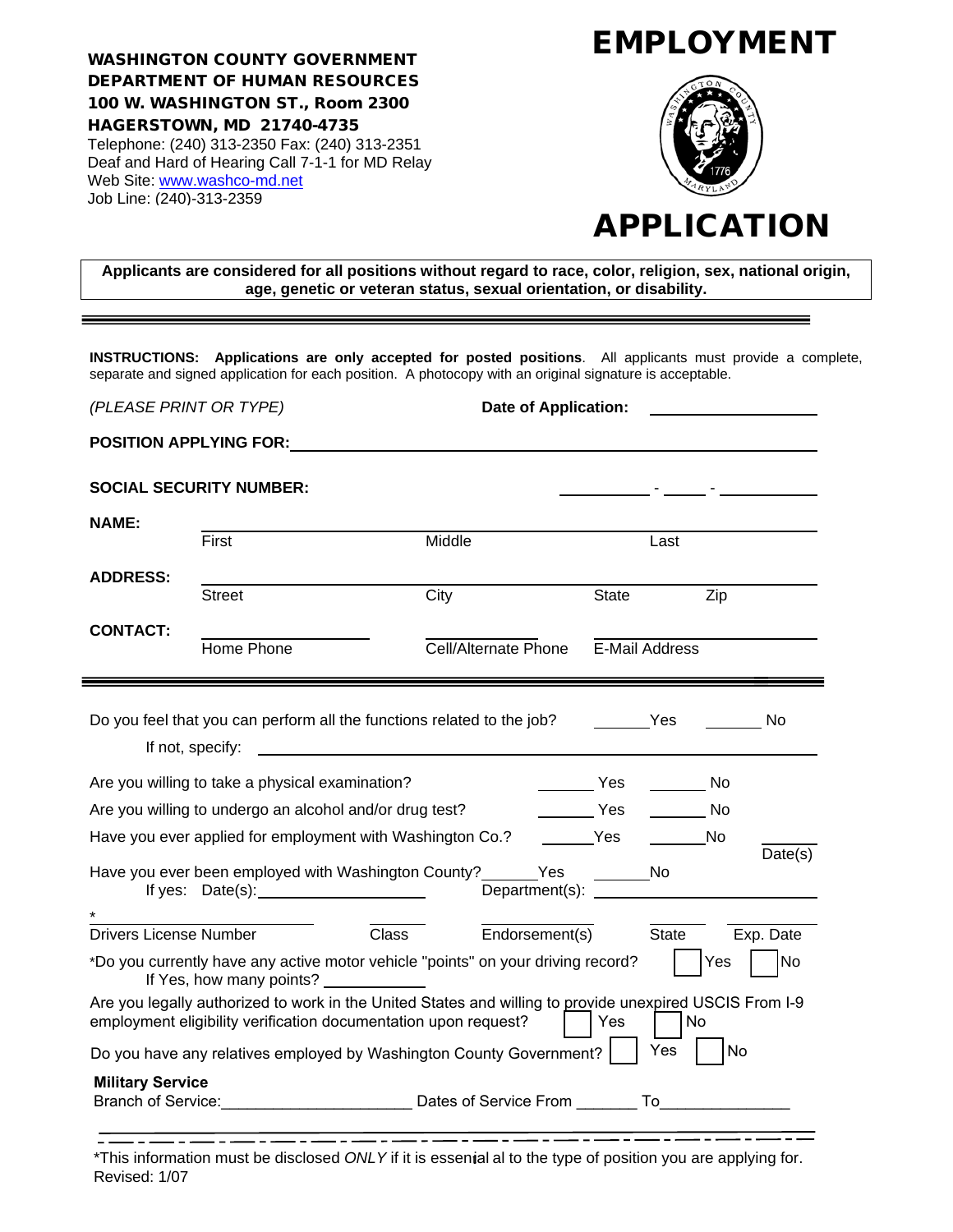## EDUCATION AND TRAINING

| Do you have a high school diploma or $GED?$ $\blacktriangleright$ Yes<br><b>No</b> | If not, what is the highest grade completed? |
|------------------------------------------------------------------------------------|----------------------------------------------|
| If you have a GED (High School Equivalency Diploma):                               | State Awarded<br>Year Awarded                |
| Name, City & State of Last High School Attended:                                   |                                              |

| <b>COLLEGES ATTENDED</b>                                   |                    |  | <b>DEGREE</b> | DATES ATTENDED          |  |      |              |
|------------------------------------------------------------|--------------------|--|---------------|-------------------------|--|------|--------------|
| <b>CITY &amp; STATE</b>                                    | <b>MAJOR FIELD</b> |  | AWARDED       | <b>FROM</b>             |  | TO   |              |
|                                                            |                    |  |               |                         |  |      |              |
|                                                            |                    |  |               |                         |  |      |              |
| OTHER TRAINING (including business, trade, military, etc.) |                    |  |               |                         |  |      | <b>TOTAL</b> |
| NAME OF SCHOOL                                             | CITY, STATE        |  |               | <b>TYPE OF TRAINING</b> |  | HRS. | WKS.         |
|                                                            |                    |  |               |                         |  |      |              |
|                                                            |                    |  |               |                         |  |      |              |

| <b>SPECIAL QUALIFICATIONS:</b> (apprenticeships, skills, academic or professional awards, etc.)                                                                                                                                                           |  |
|-----------------------------------------------------------------------------------------------------------------------------------------------------------------------------------------------------------------------------------------------------------|--|
| <b>OTHER QUALIFICATIONS:</b> ______ Data Entry or Key Boarding skills _______ words per minute<br>Power Tools or Motor Equipment (list tools and equipment below)<br>Computer Skills (list specific hardware and/or software below)<br>Other (list below) |  |

#### GENERAL INFORMATION

**INSTRUCTIONS:** The information listed below must be completed by all applicants. Failure to complete this information truthfully may result in disqualification from consideration for County employment. Affirmative responses to these questions will not automatically exclude you from employment consideration. Applicants may attach additional sheets if necessary:

- 1. If you have had disciplinary actions taken against you by any previous employer, please describe the facts and circumstances.
- 2. Have you ever been discharged or asked to resign from any position for reasons other than disability? \_\_\_\_\_Yes \_\_\_\_\_ NO If yes, please explain.

**DATE: SIGNATURE OF APPLICANT:**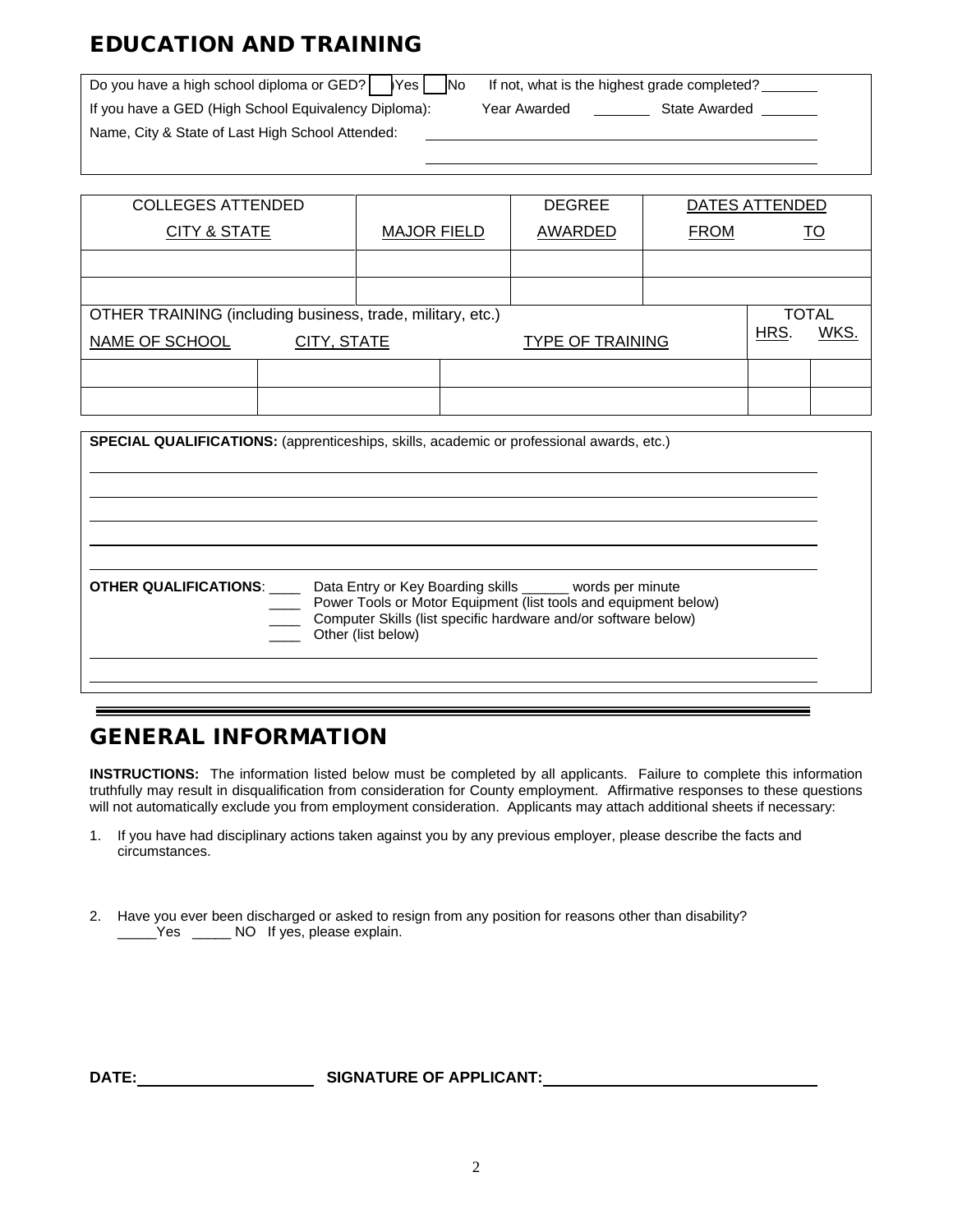#### EMPLOYMENT HISTORY

**Instructions:** List below, **beginning with your most recent position**, all of your work experience, including military service assignments and volunteer activities. Exclude organization names that indicate race, color, religion, sex or national origin. Please do not submit a resume in lieu of completing this portion of the application.

| Name of Employer:                                              | Employer's Address (Street, City, State, Zip Code): |                                    |  |  |  |
|----------------------------------------------------------------|-----------------------------------------------------|------------------------------------|--|--|--|
|                                                                |                                                     |                                    |  |  |  |
| Type of Business:                                              | Supervisor's Name and Phone Number:                 |                                    |  |  |  |
|                                                                |                                                     |                                    |  |  |  |
| Your Job Title:                                                | Do you supervise other employees?                   | Job Titles of Those You Supervise: |  |  |  |
|                                                                | No<br>Yes                                           |                                    |  |  |  |
| Dates of Employment (From: Month/Day/Year To: Month/Day/Year): | <b>Starting Salary:</b>                             | Ending Salary:                     |  |  |  |
|                                                                |                                                     |                                    |  |  |  |
| Job Duties:                                                    |                                                     |                                    |  |  |  |
|                                                                |                                                     |                                    |  |  |  |
| Reason For Leaving:                                            |                                                     |                                    |  |  |  |

| Name of Employer:                                              | Employer's Address (Street, City, State, Zip Code): |  |     |                                     |                |
|----------------------------------------------------------------|-----------------------------------------------------|--|-----|-------------------------------------|----------------|
|                                                                |                                                     |  |     |                                     |                |
| Type of Business:                                              | Supervisor's Name and Phone Number:                 |  |     |                                     |                |
|                                                                |                                                     |  |     |                                     |                |
| Your Job Title:                                                | Did you supervise other employees?                  |  |     | Job Titles of Those You Supervised: |                |
|                                                                | Yes                                                 |  | No. |                                     |                |
| Dates of Employment (From: Month/Day/Year To: Month/Day/Year): | Starting Salary:                                    |  |     |                                     | Ending Salary: |
|                                                                |                                                     |  |     |                                     |                |
| Job Duties:                                                    |                                                     |  |     |                                     |                |
|                                                                |                                                     |  |     |                                     |                |

Reason For Leaving:

| Name of Employer:                                              | Employer's Address (Street, City, State, Zip Code): |                                     |     |  |  |                                     |
|----------------------------------------------------------------|-----------------------------------------------------|-------------------------------------|-----|--|--|-------------------------------------|
|                                                                |                                                     |                                     |     |  |  |                                     |
| Type of Business:                                              |                                                     | Supervisor's Name and Phone Number: |     |  |  |                                     |
|                                                                |                                                     |                                     |     |  |  |                                     |
| Your Job Title:                                                | Did you supervise other employees?                  |                                     |     |  |  | Job Titles of Those You Supervised: |
|                                                                | Yes                                                 |                                     | No. |  |  |                                     |
| Dates of Employment (From: Month/Day/Year To: Month/Day/Year): | <b>Starting Salary:</b><br>Ending Salary:           |                                     |     |  |  |                                     |
|                                                                |                                                     |                                     |     |  |  |                                     |
| Job Duties:                                                    |                                                     |                                     |     |  |  |                                     |
|                                                                |                                                     |                                     |     |  |  |                                     |

Reason For Leaving:

| Name of Employer:                                              | Employer's Address (Street, City, State, Zip Code): |  |                                    |                                     |  |  |  |
|----------------------------------------------------------------|-----------------------------------------------------|--|------------------------------------|-------------------------------------|--|--|--|
|                                                                |                                                     |  |                                    |                                     |  |  |  |
| Type of Business:                                              | Supervisor's Name and Phone Number:                 |  |                                    |                                     |  |  |  |
|                                                                |                                                     |  |                                    |                                     |  |  |  |
| Your Job Title:                                                |                                                     |  | Did you supervise other employees? | Job Titles of Those You Supervised: |  |  |  |
|                                                                | Yes                                                 |  | No.                                |                                     |  |  |  |
| Dates of Employment (From: Month/Day/Year To: Month/Day/Year): | <b>Starting Salary:</b>                             |  |                                    | Ending Salary:                      |  |  |  |
|                                                                |                                                     |  |                                    |                                     |  |  |  |
| Job Duties:                                                    |                                                     |  |                                    |                                     |  |  |  |
|                                                                |                                                     |  |                                    |                                     |  |  |  |
| Reason For Leaving:                                            |                                                     |  |                                    |                                     |  |  |  |
|                                                                |                                                     |  |                                    |                                     |  |  |  |

# All applicants must provide at least three (3) employment related references:<br> **NAME**<br> **ADDRESS**<br> **ADDRESS**

| . .            |  |  |
|----------------|--|--|
| ົ<br><u>z.</u> |  |  |
| 3.             |  |  |

**RELATIONSHIP**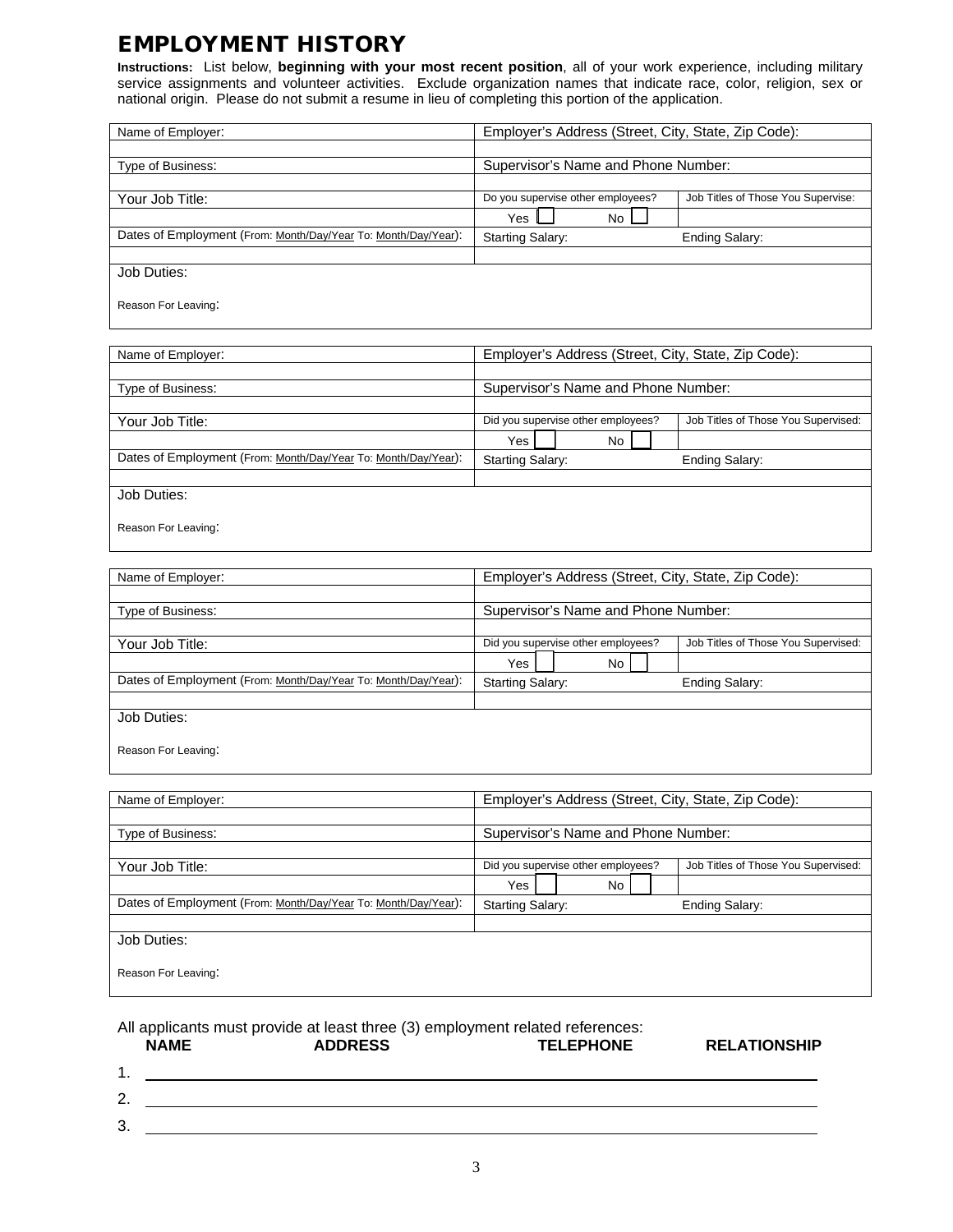**UNDER MARYLAND LAW, AN EMPLOYER MAY NOT REQUIRE OR DEMAND, AS A CONDITION OF EMPLOYMENT, PROSPECTIVE EMPLOYMENT, OR CONTINUED EMPLOYMENT, THAT AN INDIVIDUAL SUBMIT TO OR TAKE A LIE DETECTOR OR SIMILAR TEST. AN EMPLOYER WHO VIOLATES THIS LAW IS GUILTY OF A MISDEMEANOR AND SUBJECT TO A FINE NOT EXCEEDING \$100.** 

I have read and understand the above statement.

Signature of Applicant Date Control of Applicant Date Date Date Date Date Date Date

#### PRE-EMPLOYMENT STATEMENT READ CAREFULLY BEFORE SIGNING

I certify that, if employed, I will produce documents to establish that I am legally able to work in the United States. I understand that a final employment offer is contingent upon completion of INS Form I-9 and receipt of acceptable documentation at the time of hire.

In the event that I am provided a conditional offer of employment, I consent to taking an employment physical examination to include an alcohol and drug screen and such future physical examinations as may be lawfully required by the County.

I authorize the County to contact my previous employers, if necessary, and obtain employment information from them, and to further investigate the truthfulness of my application, including review of my motor vehicle record and such future periodic review as may be lawfully required by the County.

I certify that answers given herein are true to the best of my knowledge.

I understand further that any false answers or statements or misleading omissions made by me on this application, in any interview for employment, in connection with the above mentioned investigation, or in any physical examination shall be sufficient grounds for my rejection as a candidate for employment or for immediate discharge, if discovered after my hiring.

**I AGREE THAT EMPLOYMENT WITH WASHINGTON COUNTY IS AN "AT-WILL" EMPLOYMENT RELATIONSHIP. AT-WILL EMPLOYMENT MEANS THAT EITHER THE EMPLOYER OR THE EMPLOYEE MAY TERMINATE THE EMPLOYMENT RELATIONSHIP AT ANY TIME FOR ANY REASON, WITH OR WITHOUT NOTICE, AND WITH OR WITHOUT CAUSE. I ALSO AGREE THAT NO REPRESENTATION BY ANY COUNTY OFFICIAL OR SUPERVISOR AND THAT NO PROVISION OF THE EMPLOYEE HANDBOOK, ANY PERSONNEL REGULATION OR ANY OTHER EMPLOYMENT-RELATED PRACTICE OR PROCEDURE, ORAL OR WRITTEN, SHALL BE EFFECTIVE TO CHANGE THE "AT-WILL" NATURE OF EMPLOYMENT WITH WASHINGTON COUNTY.**

**"UNDER MARYLAND LAW, AN EMPLOYER MAY NOT REQUIRE OR DEMAND, AS A CONDITION OF EMPLOYMENT, PROSPECTIVE EMPLOYMENT, OR CONTINUED EMPLOYMENT, THAT AN INDIVIDUAL SUBMIT TO OR TAKE A LIE-DETECTOR OR SIMILAR TEST. ANY EMPLOYER WHO VIOLATES THIS PROVISION IS GUILTY OF A MISDEMEANOR AND SUBJECT TO A FINE NOT TO EXCEED \$100."**

Signature of Applicant Date Date Date Date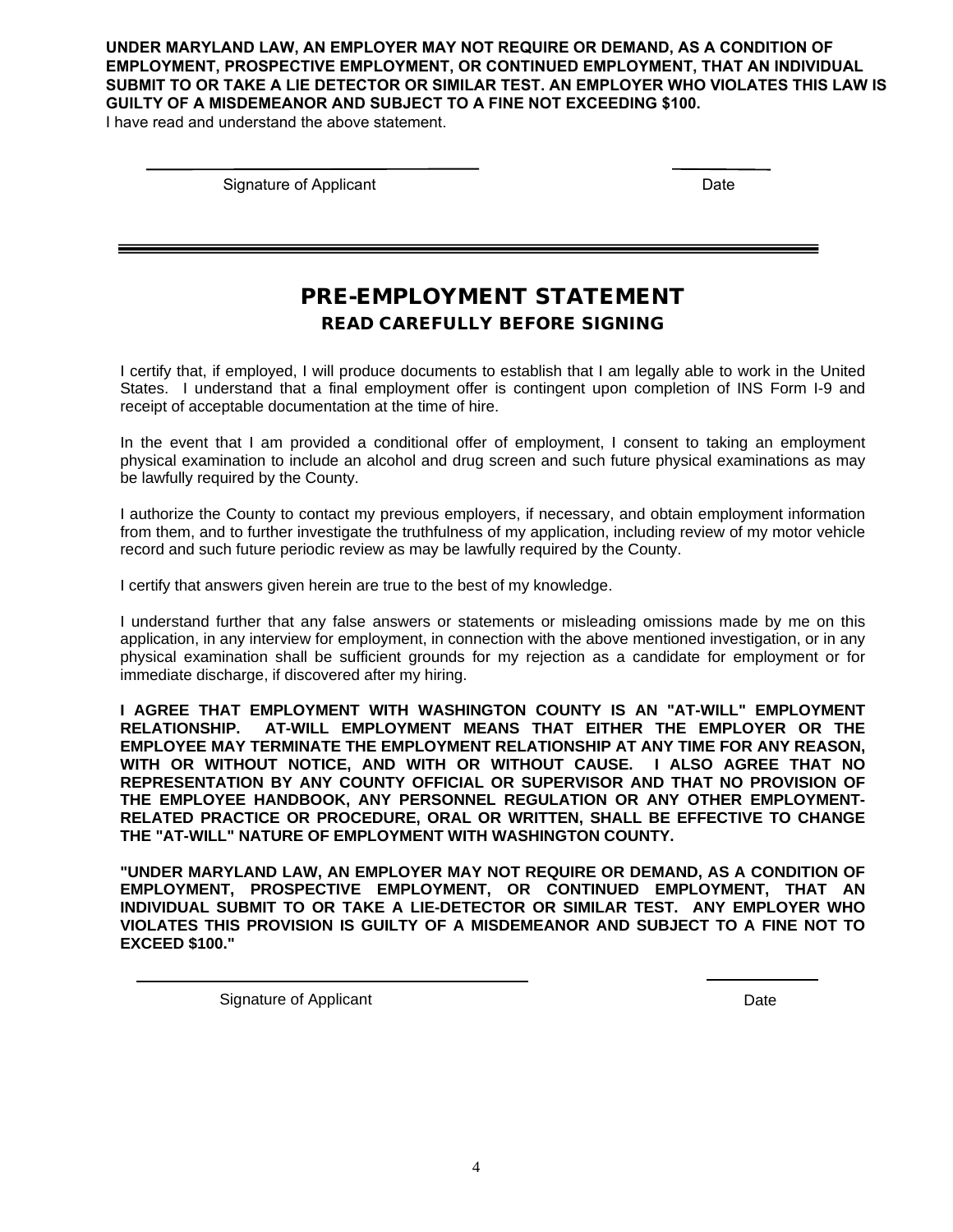### APPLICANT DATA RECORD

**Applicants are considered for all positions, and employees are treated during employment without regard to race, color, religion, sex, national origin, age, genetic or veteran status, sexual orientation, or disability.**

**As an employer, we comply with all government regulations and any applicable affirmative action responsibilities.**

**Solely to help us comply with any applicable government record keeping, reporting and other legal requirements, please fill out the Affirmative Action Survey below. We appreciate your cooperation.**

**This Affirmative Action Survey data, which you provide voluntarily, will be kept separate and confidential from this Application for Employment.**

## AFFIRMATIVE ACTION **Government agencies require periodic reports on the sex, ethnicity, disability and veteran status of applicants. This data is for analysis and affirmative action only.** *(PLEASE PRINT)* **Date Position Applied For: BIRTH DATE: Mo/Day/Year GENDER: ( ) Male ( ) Female RACE/ETHNIC IDENTIFICATION - PLEASE CHECK ALL THAT APPLY** Are you of Hispanic or Latino origin? | | Yes | No (A person of Cuban, Mexican, Puerto Rican, South or Central American, or other Spanish culture or origin, regardless of race.) **Select one or more of the following racial categories: American Indian or Alaskan Native** (A person having origins in any of the original people of North or South America, including Central America, and who maintains tribal affiliations or community attachment.) Asian (A person having origin in any of the original people of the Far East, Southeast Asia, or the Indian subcontinent including, for example, Cambodia, China, India, Japan, Korea, Malaysia, Pakistan, the Philippine Islands, Thailand, and Vietnam.) **Black or African American** (A person having origins in any of the black racial groups of Africa.) **Native Hawaiian or other Pacific Islander** (A person having origins in the original peoples of Hawaii, Guam, Samoa, or other Pacific Islands.) White (A person having origins in any of the original peoples of Europe, the Middle East, or North Africa.)

#### **Special Employment Notice to Disabled Veterans, Vietnam Era Veterans, and Individuals with Physical or Mental Handicaps**

Government contractors are subject to 38 USC 2012 of the Vietnam Era Veterans Readjustment Act of 1974 which requires that they take affirmative action to employ and advance in employment qualified disabled veterans and veterans of the Vietnam Era, and Section 503 of the Rehabilitation Act of 1973, as amended, which requires government contractors to take affirmative action to employ and advance in employment qualified handicapped individuals.

If you are a disabled veteran, or have a physical or mental handicap, you are invited to volunteer this information. This information will be treated as confidential. Failure to provide this information will not jeopardize or adversely affect your consideration for employment.

| If you wish to be identified, please sign: Handicapped Individual <b>Disabled Veteran</b> Vietnam Era Veteran |  |  |
|---------------------------------------------------------------------------------------------------------------|--|--|
|                                                                                                               |  |  |

Signed: